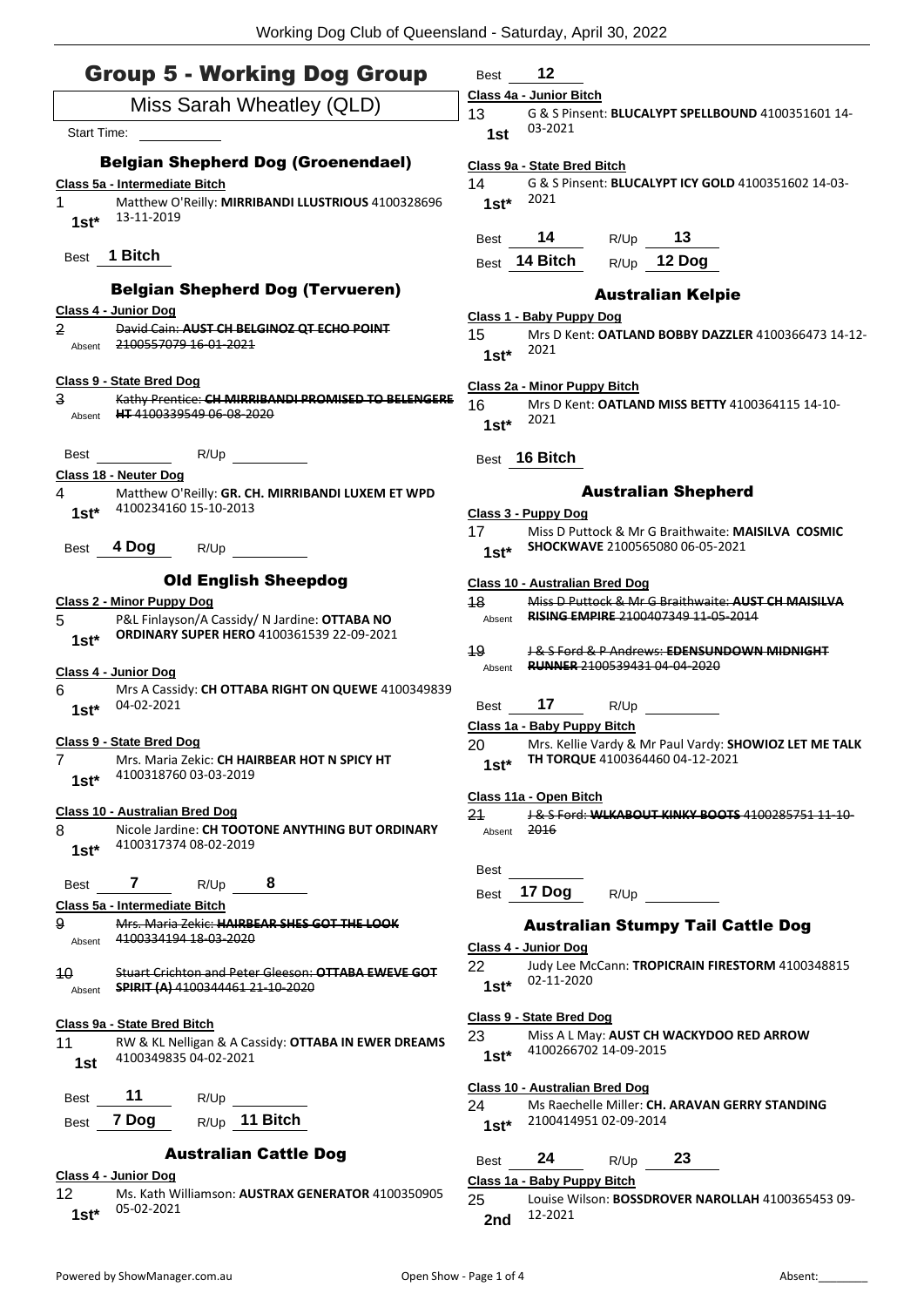| 26<br>$1st^*$ | Judy Lee McCann: ANNIEPRIDE JOKES ON FIRE 4100366316<br>21-12-2021        | Class 9a - Stat<br>40<br>$1st*$ | C & 1<br>$04 - 2$ |
|---------------|---------------------------------------------------------------------------|---------------------------------|-------------------|
|               | Class 3a - Puppy Bitch                                                    |                                 |                   |
| 27            | Miss A L May: ANNIEPRIDE TRAILER PARK GIRL                                | <b>Best</b>                     | 40                |
| 1st*          | 4100357333 23-06-2021                                                     | <b>Best</b>                     | 38 D              |
| 28<br>2nd     | Robynne Metcalfe: CUMBYDENE<br>CANTFIGHTHEMOONLIGHT 4100357511 30-07-2021 | Class 11 - Ope                  |                   |
|               | Class 5a - Intermediate Bitch                                             | 41                              | Mati              |
| 29<br>$1st^*$ | Robynne Metcalfe: CH. CUMBYDENE LADY VERONICA<br>4100340927 02-08-2020    | Absent<br>Best                  | $07 - 2$          |
|               | Class 9a - State Bred Bitch                                               |                                 |                   |
| 30            | Raechelle Miller: AU CH TROPICRAIN BOUDICA                                |                                 | Germai            |
| 1st           | 4100237110 21-09-2018                                                     | Class 3a - Pup                  |                   |
|               |                                                                           | 42                              | CATI              |
| Best          | 27<br>30<br>R/Up                                                          | $1st*$                          | 3100              |
| Best          | R/Up 27 Bitch<br>24 Dog                                                   |                                 |                   |
|               |                                                                           | Best                            | 42 Bi             |
|               | <b>Bearded Collie</b>                                                     |                                 |                   |
|               | Class 1a - Baby Puppy Bitch                                               |                                 |                   |
| 31            | Michele Lincoln & Julie Lyons: EDINGLEN                                   | Class 4 - Junic                 |                   |
| 1st*          | BEYONDTHELOOKINGGLASS 4100363915 17-11-2021                               | 43                              | Alliso            |
|               |                                                                           | 2nd                             | $01 - 2$          |
|               |                                                                           | 44                              | Ms.               |
|               | <b>Border Collie</b>                                                      |                                 | ON 4              |
|               | Class 3 - Puppy Dog                                                       | $1st*$                          |                   |
| 32            | J McCann & K Leslie: TRUCHARM MAN OF MYSTERY                              | <b>Best</b>                     | 44                |
| 1st           | 4100358518 21-07-2021                                                     | Class 11a - Op                  |                   |
|               |                                                                           | 45                              | MR <sub>1</sub>   |
| 33            | Class 4 - Junior Dog<br>Deborah Duckworth & K&J Valk: KHAYOZ SON OF A     | $1st*$                          | 4100              |
| $1st^*$       | PREACHER MAN 3100419248 08-11-2020                                        |                                 |                   |
|               |                                                                           | <b>Best</b>                     | 45                |
| 34            | T Bailey: TEHYA DEFINITELY MAYBE 9100012446 14-11-                        | Best 45 Bi                      |                   |
| 2nd           | 2020                                                                      |                                 |                   |
|               |                                                                           | Class 18a - Ne                  |                   |
| Best          | $R/Up$ 34<br>33                                                           | 46                              | Alliso<br>2100    |
|               | Class 3a - Puppy Bitch                                                    | 1st*                            |                   |
| 35<br>$1st^*$ | Ms C E Bull: IONABORDA A STAR IS BORN 4100354714 22-<br>05-2021           | Best 46 Bi                      |                   |
| 36            | Stuart & Kylie & Georgia Leslie: TRUCHARM NY STATE OF                     |                                 |                   |
| Absent        | MIND 4100358511 23-07-2021                                                | Class 1 - Baby                  |                   |
|               |                                                                           | 47                              | J Mc              |
| Best          | 35<br>R/Up                                                                | $1st^*$                         | 7100              |
|               | R/Up 33 Dog<br>Best 35 Bitch                                              |                                 |                   |
|               | Class 18 - Neuter Dog                                                     | Class 4 - Junic                 |                   |
|               | 37 Mrs C Keen: SIKACALLING A HISTORY OF MAGIK (AI)                        | 48                              | Juler<br>4100     |
|               | 1st* 4100321100 01-05-2019                                                | $1st^*$<br>Class 11 - Ope       |                   |
|               | Best 37 Dog<br>R/Up                                                       | 49                              | Davi              |
|               |                                                                           | 1st*                            | FINI!             |
|               | <b>Briard</b>                                                             |                                 |                   |
|               | Class 5 - Intermediate Dog                                                | Best 48                         |                   |
|               | 38 C & A Mitchell: CH CACHAREL READY TO RUMBLE                            | Class 3a - Pup                  |                   |
|               | 1st* 4100338146 19-06-2020                                                | 50 —                            | Juler             |
|               |                                                                           | $1st^*$                         | 4100              |
| Best          | -38                                                                       |                                 |                   |
|               | Class 4a - Junior Bitch                                                   | Best                            | 50                |
|               |                                                                           |                                 |                   |

39 Ms K Noble: **CACHAREL SERONDIPIDTI** 4100353385 08-04- <sup>2021</sup> **1st\***

**Class 9a - State Bred Bitch**

40 C & A Mitchell: **CACHAREL SYNCRONISITI** 4100353380 08- 04-2021 **1st\***

| <b>Best</b> | 40 | R/Up | 39 |
|-------------|----|------|----|

Best **38 Dog** R/Up **40 Bitch**

# German Shepherd Dog

#### **Class 11 - Open Dog**

41 Matt Rosam: **HAVELOC MIDNIGHT XPRESS** 4100308052 12- 2018

# n Shepherd Dog (Long Stock Coat)

#### **Class 3a - Puppy Bitch**

**HERINE WALKER: TOLLERHUND MOLLY WEASLEY** 0433173 21-06-2021

# itch

#### Shetland Sheepdog

#### or Dog

| 43     | Allison Begnell: SHARNDAH BURN FOR U 2100556571 05-  |
|--------|------------------------------------------------------|
| 2nd    | 01-2021                                              |
| 44     | Ms. Kerry Walls & Mrs Helen Walls: KILWARRIN PLAYING |
| $1c+1$ | ON 4100353938 23-04-2021                             |

Best **44** R/Up **43**

**Class 11a - Open Bitch**

- 45 MR T N & MRS R G RAY: **CH SHELAMOUR DEAR PRUDENCE** 0346955 19-12-2020
	-

| Best 45 Bitch |  |  | R/Up | 44 Dog |
|---------------|--|--|------|--------|
|---------------|--|--|------|--------|

**Class 18a - Neuter Bitch**

on Begnell: **CH. PEERIELEE COLOURS OF THE WIND** 0381106 12-03-2013

**itch** R/Up

# Welsh Corgi (Cardigan)

- **Class 1 - Baby Puppy Dog** 47 J McCann & D & T Brady: **CORMEAD HOUSE OF TUDOR** 0050508 03-12-2021 or Dog Ine Brady: **AUST CH MANDENE THE SIXTH SENSE** 0346939 13-11-2020 **Class 11 - Open Dog** id & Tania Brady: **AUST CH TREHILYN FRONT AND ISH (AI)** 6100090569 08-11-2014 Best **48** R/Up **49 Class 3a - Puppy Bitch** Ine Brady: MANDENE WALKING IN SUNSHINE 0356689 27-06-2021 Best **50**
- Best **50 Bitch** R/Up **48 Dog**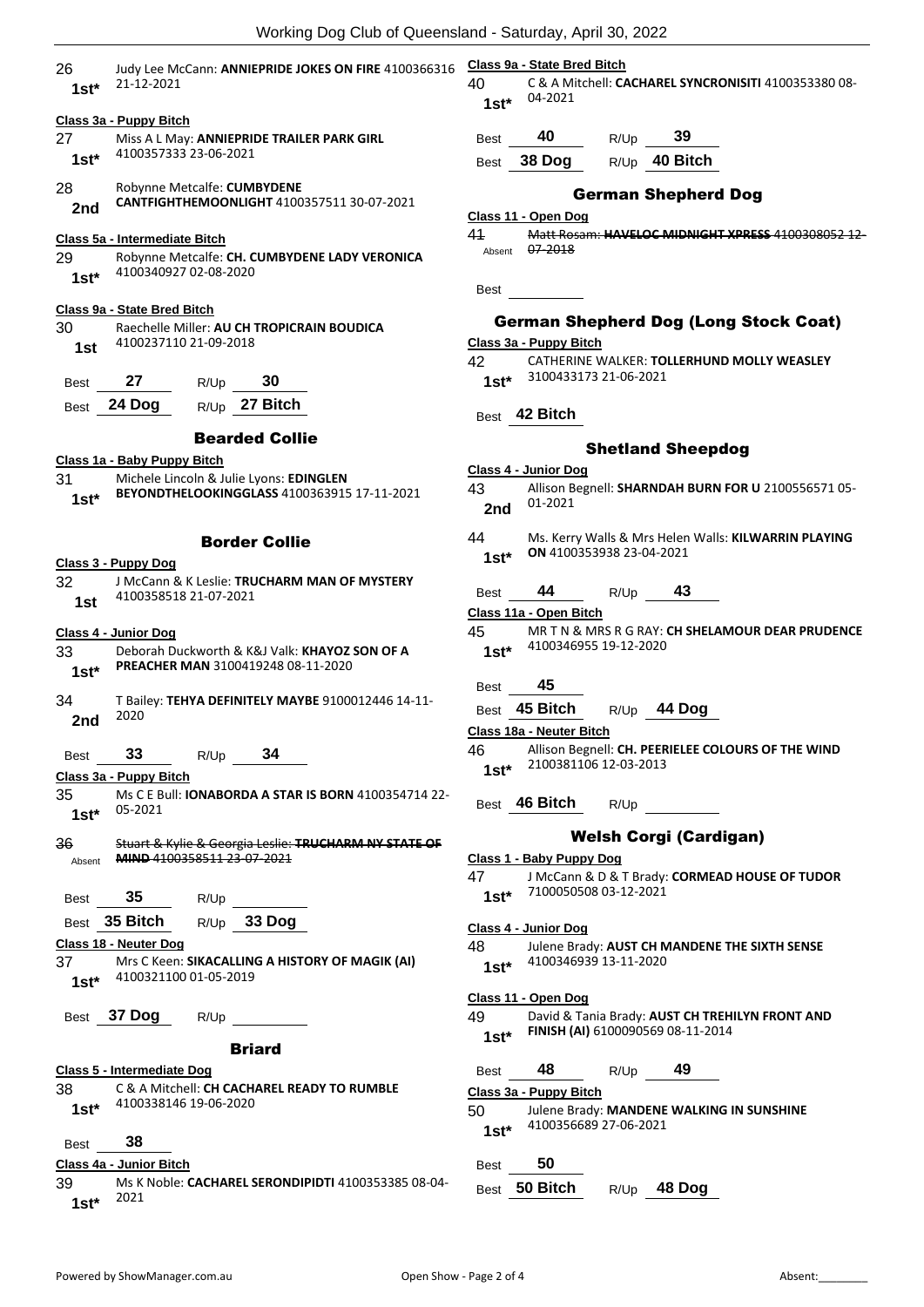| Class 18a - Neuter Bitch              |                                                                                                           |                       |                                          |
|---------------------------------------|-----------------------------------------------------------------------------------------------------------|-----------------------|------------------------------------------|
| 51 —<br>$1st*$                        | David & Tania Brady: AUST CH KARDIBROKE ARCTIC<br>WINTER 3100358639 24-04-2017                            |                       | <b>Group</b>                             |
|                                       | Best 51 Bitch R/Up<br><u>and a strong strong</u>                                                          | <b>Best</b><br>Pts: 0 | 38<br>Bri<br>C & A Mitchel               |
| Class 11 - Open Dog                   | <b>Welsh Corgi (Pembroke)</b>                                                                             | R/Up<br>Pts: 0        | Wh<br>56<br>Miss C Fisher<br>Ice N Fire  |
| 52<br>Absent                          | Gloria Woodward: CH ABERLEE RIGHT HERE WAITING<br>4100339518 13 07 2020                                   | <b>Baby</b>           | 31<br>Bea<br>Michele Linco               |
| <b>Best</b><br>Class 3a - Puppy Bitch |                                                                                                           | <b>Minor</b>          | BeyondTheLo<br>16<br>Au<br>Mrs D Kent: O |
| 53<br>Absent                          | Gloria Woodward: ABERLEE LOVE MY WAY AL4100357065<br><del>17-06-2021</del>                                | <b>Puppy</b>          | We<br>50<br>Julene Brady:                |
| 54                                    | Class 9a - State Bred Bitch<br>Sheree Kilby: ABERLEE REIGN OF LOVE 4100344751 02-10-<br>2020              | <b>Junior</b>         | 6<br>Olc<br>Mrs A Cassidy                |
| Absent                                | Class 10a - Australian Bred Bitch                                                                         | Inter                 | 38<br>Bri<br>C & A Mitchel               |
| 55<br>Absent                          | Gloria Woodward: CH ABERLEE ANGELS N DREAMS AL<br>4100342703 06 09 2020                                   | <b>State Br</b>       | 14<br>Au:<br>G & S Pinsent:              |
| Best                                  | R/Up                                                                                                      | Aus Br                | 24<br>Au:<br>Ms Raechelle                |
| Best                                  | R/Up<br><b>White Swiss Shepherd Dog</b>                                                                   | Open                  | 45<br><b>Sh</b><br>MRTN&MR               |
|                                       | Class 5 - Intermediate Dog                                                                                |                       |                                          |
| 56<br>$1st*$                          | Miss C Fisher & Miss A Kasbarian: CH KASSREIGN A SONG<br>OF ICE N FIRE 2100548174 19-09-2020              | <b>Best</b><br>Pts: 0 | 46<br><b>Sh</b><br>Allison Begnel        |
| 56<br>Best                            | Class 1a - Baby Puppy Bitch                                                                               | R/Up                  | 37<br>Bo<br>Mrs C Keen: S                |
| $1st*$                                | 57 Alicia Kasbarian, Jessica Chard: KASSREIGN STARRY NIGHT<br>2100577047 27-11-2021                       |                       |                                          |
| Class 4a - Junior Bitch               |                                                                                                           | Finish                |                                          |
| 58<br>Absent                          | Rashelle Smidt & Theresa Grace: WOLFONYX ECLIPSE<br>4100348678 16-12-2020                                 |                       |                                          |
| 59<br>$1st*$                          | Class 10a - Australian Bred Bitch<br>Christine Keen: CH. EISHUND THE DARK BLONDE<br>2100518185 18-04-2019 |                       |                                          |

# **Class 11a - Open Bitch**

60 Breeze Hunter: **CH.SOVERENPARK JETAIME** 3100389229 08-02-2019 **1st\***

| <b>Best</b> | 59     | R/Up | 60              |
|-------------|--------|------|-----------------|
| Best        | 56 Dog |      | $R/Up$ 59 Bitch |

# 5 - Specials

| <b>Best</b>     | <b>Briard</b><br>38                                                                                             |
|-----------------|-----------------------------------------------------------------------------------------------------------------|
| Pts: 0          | C & A Mitchell: Ch Cacharel Ready To Rumble                                                                     |
| R/Up<br>Pts: 0  | <b>White Swiss Shepherd Dog</b><br>56<br>Miss C Fisher & Miss A Kasbarian: CH Kassreign A Song Of<br>Ice N Fire |
| <b>Baby</b>     | <b>Bearded Collie</b><br>31<br>Michele Lincoln & Julie Lyons: Edinglen<br>BeyondTheLookingGlass                 |
| Minor           | 16<br><b>Australian Kelpie</b><br>Mrs D Kent: Oatland Miss Betty                                                |
| <b>Puppy</b>    | 50<br>Welsh Corgi (Cardigan)<br>Julene Brady: MANDENE WALKING IN SUNSHINE                                       |
| Junior          | <b>Old English Sheepdog</b><br>6<br>Mrs A Cassidy: CH Ottaba Right On Quewe                                     |
| Inter           | <b>Briard</b><br>38<br>C & A Mitchell: Ch Cacharel Ready To Rumble                                              |
| <b>State Br</b> | 14<br><b>Australian Cattle Dog</b><br>G & S Pinsent: Blucalypt Icy Gold                                         |
| Aus Br          | 24<br><b>Australian Stumpy Tail Cattle Dog</b><br>Ms Raechelle Miller: Ch. Aravan Gerry Standing                |
| Open            | 45<br><b>Shetland Sheepdog</b><br>MR T N & MRS R G RAY: Ch Shelamour Dear Prudence                              |
|                 | <b>Neuter</b>                                                                                                   |
| Best<br>Pts: 0  | <b>Shetland Sheepdog</b><br>46<br>Allison Begnell: CH. PEERIELEE COLOURS OF THE WIND                            |
| R/Up            | <b>Border Collie</b><br>37<br>Mrs C Keen: Sikacalling A History of Magik (AI)                                   |

Absent **14**